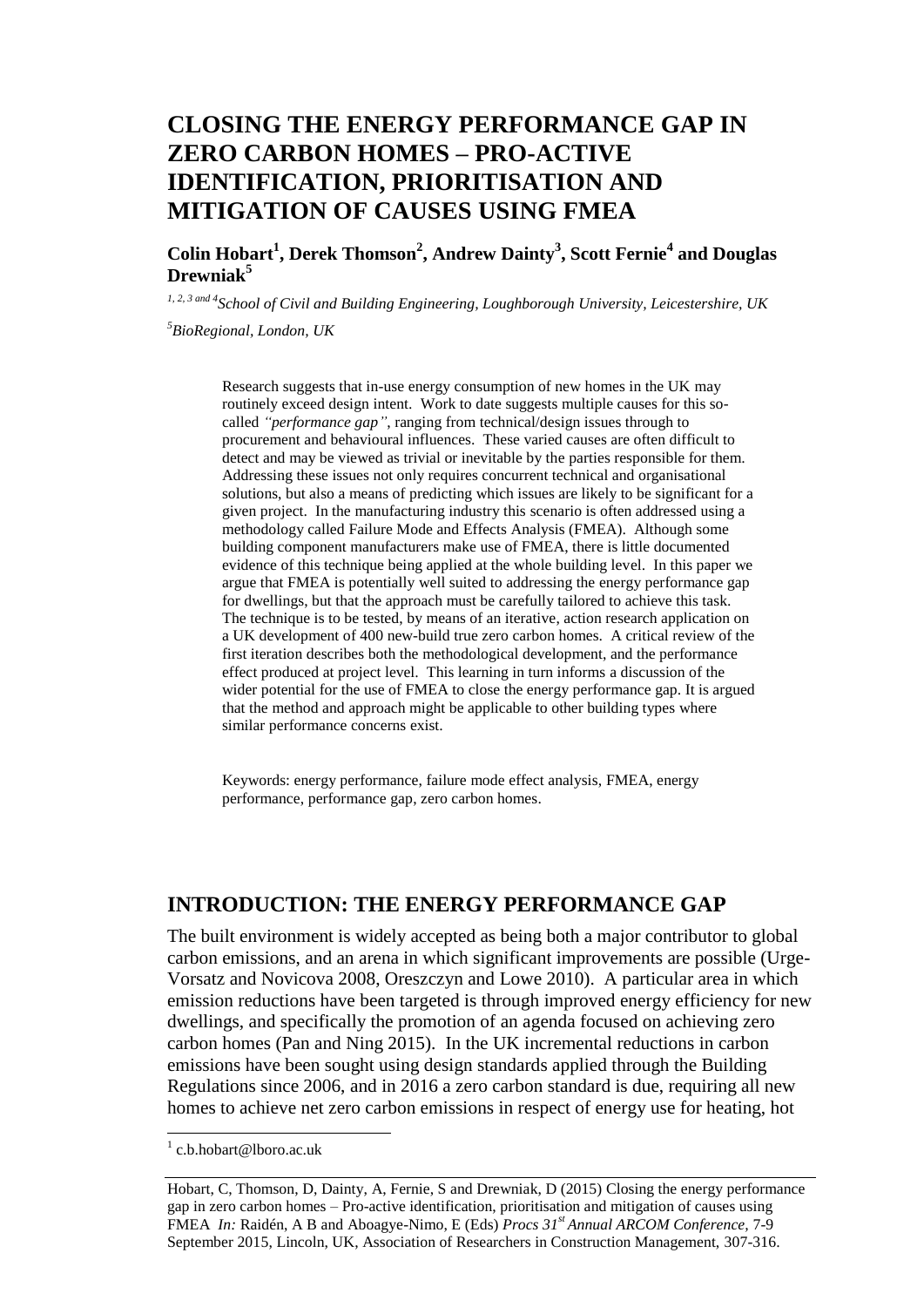water, lighting and ventilation. Whilst this standard is expected to include scope to offset a proportion of emissions using off-site *"allowable solutions"*, the existing minimum standards for building energy design performance are also expected to be retained and tightened (Zero Carbon Hub 2013; Department for Communities and Local Government 2013).

With demand for new homes in the UK remaining significant despite the recent economic downturn, this policy has considerable potential to assist in managing future carbon emissions. To be effective however design standards must translate effectively to performance in use, and a growing body of research suggests that this may not be the case (Wingfield *et al* 2008, Bell *et al* 2010, Gorse *et al* 2012, Pan and Garmston 2012, Levinson 2015, Pan and Ning 2015). As such, closing this *"performance gap"* is essential to delivering the carbon management strategy described above, however despite growing academic understanding of its causes, limited progress appears to have been made in improving outcomes in mainstream housebuilding. It would seem that a wholly technical focus on carbon reduction is unlikely to address performance concerns, and efforts must be made to better understand the full range of failure modes that can occur within the socio-technical system that comprises zero carbon building (Pan and Ning 2015). Crucially whilst research data concerning construction related threats to performance has typically been obtained through forensic examination of live build processes and post completion testing, in a commercial context social pressures dictate that improvements be considered alongside their time and cost implications. To achieve mainstream engagement with the performance gap, a set of tools are therefore required which instead allow organisations to predict performance issues in real time on a project by project basis, introduce appropriate mitigation measures, and evaluate their effectiveness in flight.

#### **Performance gap components**

The availability of quantitative data to validate design predictions relating to the energy performance of buildings is currently somewhat limited, perhaps due a combination of the relative immaturity of available test methods, limited statutory testing requirements, and commercial and/or reputational sensitivities. Currently utilised as-built test methods include whole house measurement of energy use for unoccupied buildings by means of a co-heating test, elemental testing of the thermal envelope by means of heat flux testing and thermal imaging (Wingfield *et al* 2008, Bell *et al* 2010, Gaze 2010). Airtightness testing is additionally widely used in the UK, however its application to validation of design energy use predictions is somewhat limited, with the relationship between air permeability under depressurisation and its effect on energy use under atmospheric conditions being difficult to calculate and highly context specific (Sherman and Wanyu 2006).

Information regarding the performance gap therefore currently exists largely in case study format, with evaluation typically based upon various combinations of design and modelling evaluation, site observation, pre-completion testing and post occupancy evaluation. These case studies typically demonstrate significant shortfalls in fabric energy performance and the energy efficiency of building systems, both pre and post occupancy. Numerous and multiple causes are proposed for these results, with each project citing a specific suite of problems based upon the organisational context and technical design features (Wingfield *et al* 2008, Bell *et al* 2010, Gaze 2010). Notwithstanding this, some clear cross cutting themes can be identified, and these range across a full spectrum of construction activity, and have implications for a of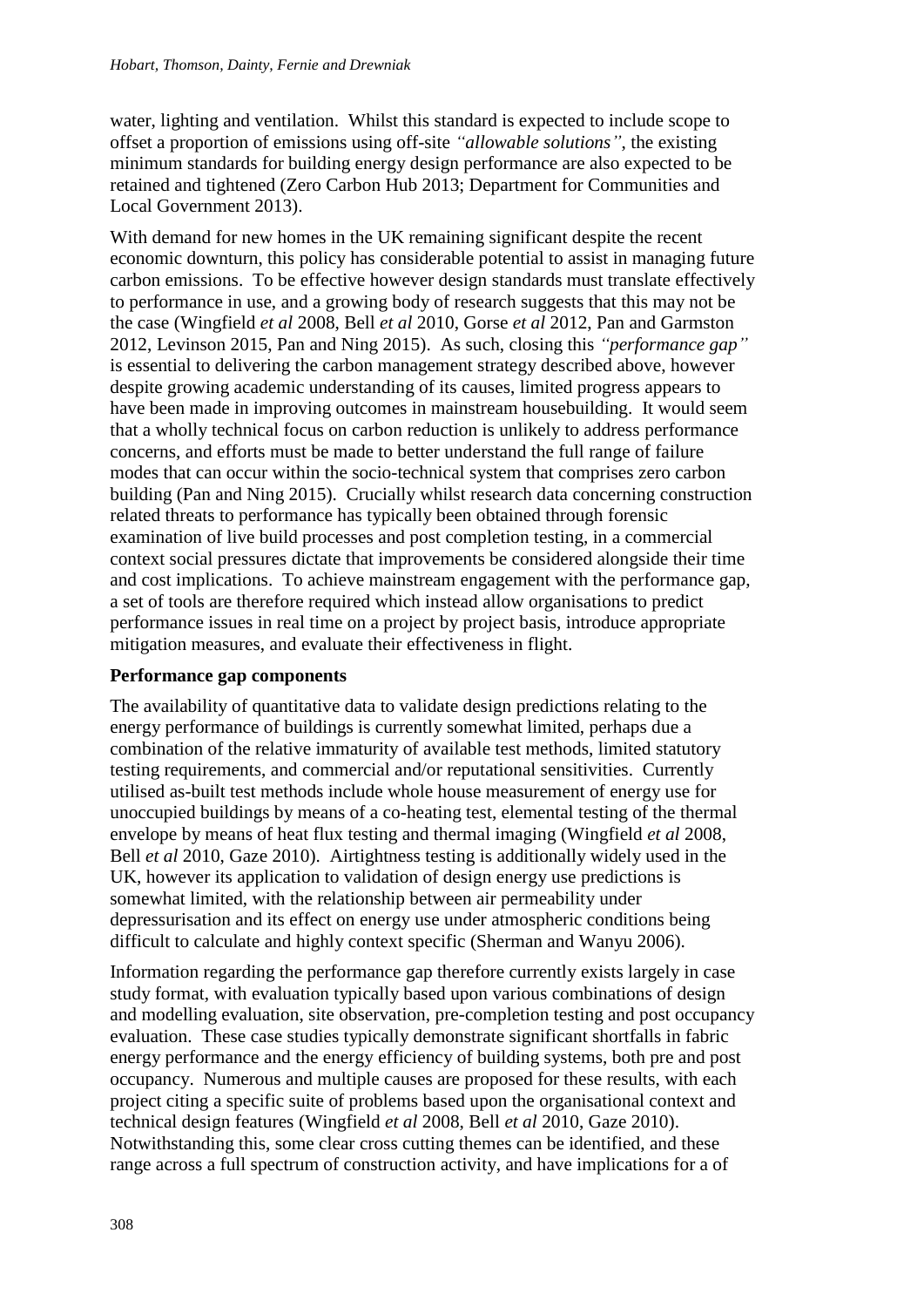stakeholders (Gorse *et al* 2012, Zero Carbon Hub 2014,Pan and Ning 2015). Potential problems begin at initial design and modelling stage, with issues being identified in relation to maintaining the continuity and clarity of design aspiration, and to the appropriate and competent use of modelling to support this. The assumptions adopted at this stage may then face both commercial pressure and lack of technical understanding during detailed design and procurement, resulting in potential for significant unrecognised changes to the design intent. At construction stage, scope exists for further uncontrolled design development and product substitution, as well as ad-hoc development of construction processes, and variations in standards of workmanship, commissioning and installed product performance. Ultimately, occupation brings further potential for misunderstanding or lack of engagement with systems, whilst the relative novelty of the test methodologies themselves means that testing error may also be difficult to quantify.

## **FMEA**

In the manufacturing industry, holistic analysis of systems is commonly conducted using a Failure Mode and Effect Analysis (FMEA). The purpose of FMEA is to identify, prioritise and mitigate potential *"failure modes"* before they reach the end user. A failure mode is a description of the manner in which a failure occurs, and whilst it may be directly linked to a root cause, it may also exist as part of a chain of related failure modes (Mecca and Massera 1999, Hage 2002, Stamatis 2003, McDermott *et al* 2009, Bahrami *et al* 2013). FMEA typically considers failure modes at system, component and part level, and may be conducted at concept, design and/or process stage. The FMEA process consists of three essential elements:

- Identification of potential failure modes, ideally using a whole team approach.
- Prioritisation of failure modes, usually by means of a risk priority number (RPN).
- Mitigation of failure modes by preventing them or controlling their effects. FMEA is perhaps best viewed as a methodology for enacting these elements, rather than a self-contained tool. It provides a framework to promote rigorous prioritisation and tracking of potential problems, however it is crucial that appropriate additional tools are also employed for identification and mitigation of failures (Mecca and

Massera 1999, Stamatis 2003, McDermott *et al* 2009).

FMEA was initially used in military and space exploration contexts and has subsequently become commonplace in other sectors including civil aviation, automotive, nuclear energy and electronics (Liu *et al* 2012). Whilst not widespread, the use of FMEA in buildings has also been previously explored to some extent, and has been documented in applications including ensuring the durability of building components, reducing risk in cladding design and installation, and improving construction safety (Hage 2002, Talon *et al* 2006, Song *et al* 2007). The use of FMEA has additionally been documented in connection with retrospective evaluation of the performance gap, specifically as it relates to building services installations (Tuohy 2013, 2014). Despite the emerging popularity of FMEA as an evaluative method, its use at the whole building level in a predictive role, as would be needed to address the performance gap, is yet to be tested empirically. As noted by Mecca and Massera (1999) this pre-emptive project based application is likely to present considerable technical and organisational challenges, particularly with regards to contractual supply chain arrangements, and the site production environment. In this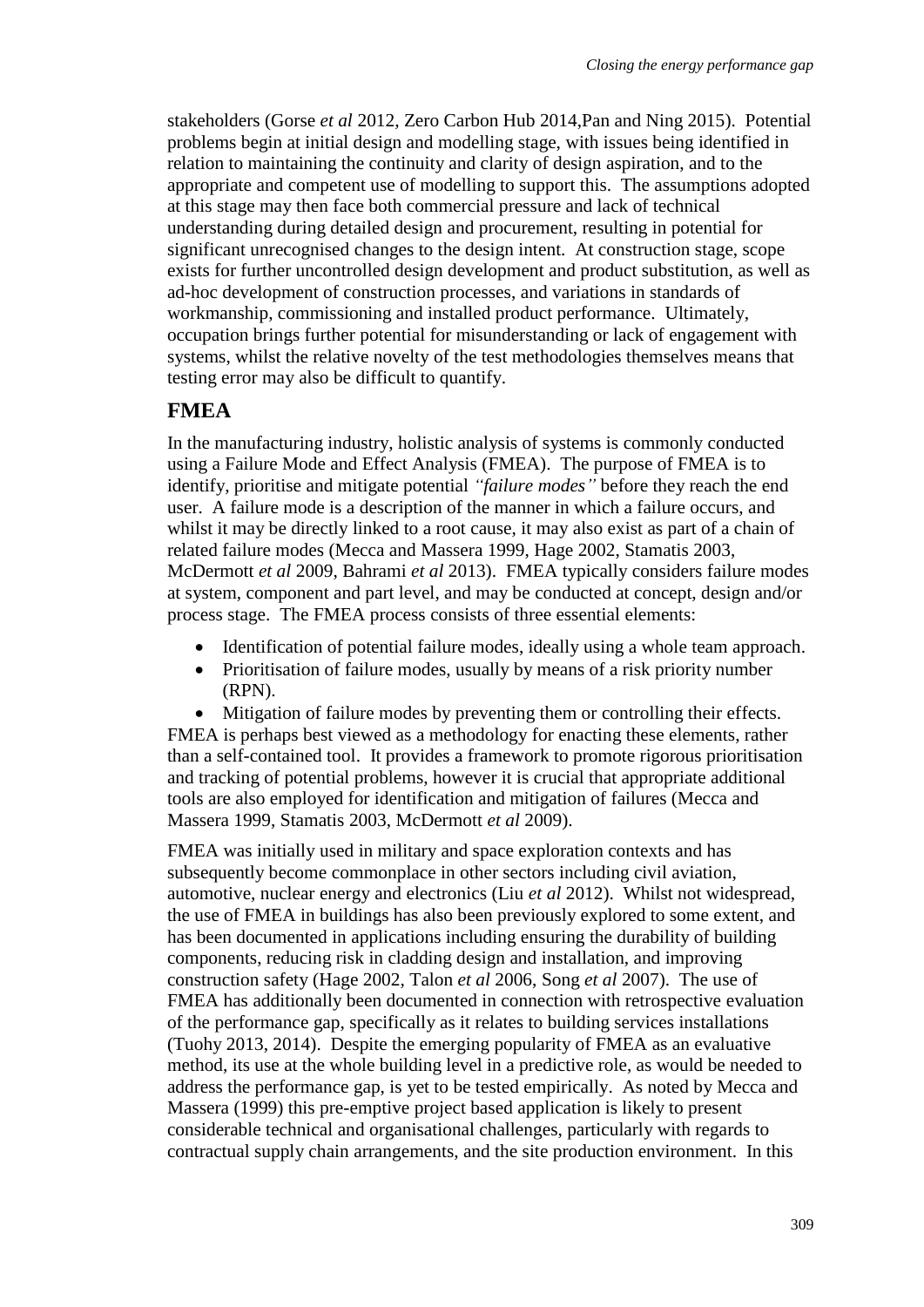paper we report on research that is specifically identifying and addressing these challenges.

## **METHODOLOGY**

The activity described in this paper forms part of a wider research project, which aims to develop tools to assist organisations in effectively implementing the next generation of low carbon housing. The data for the project is drawn from examination of construction processes on a UK development of 400 new zero carbon homes. The development is split into three phases and forms part of a wider plan for construction of 6000 dwellings. Construction of Phase 1 began in 2014 and includes 91 new homes; Phases 2 and 3 are due to start on site in 2015 and 2016 respectively. The research team consists of the housing scheme developer, project manager, architect, main contractor, energy services consultant, and sustainability consultant, working in conjunction with an academic partner. The project therefore includes a substantial element of industry engagement, with team members both providing expertise and data to the research project, and feeding findings back to their respective organisations. The wider aim of the research is to disseminate learning relating to closing the performance gap in the form of a publicly accessible toolkit.

FMEA was included within the research project plan as a means of predicting, prioritising and mitigating design and construction related failures, where these have potential to reduce the energy performance of the completed buildings. Both the effectiveness of FMEA in achieving this aim, and the resulting predictions and mitigation strategies generated were of interest in the context of the overall research project, however only the former is discussed in this paper. During the design stage of Phase 1, the developer, project manager, main contractor, architect, energy services consultant, sustainability consultant and timber frame subcontractor, were asked to suggest *"examples of potential problem areas"* based upon their previous professional experience. These stakeholders were selected on the basis of their having both substantial potential to influence the energy performance of the homes, and a clear commercial commitment to the project at the time at which the process took place. Responses were collected by means of a questionnaire which identified 18 particular categories for these problems, and which also listed 22 examples previously identified by literature review. These categories and examples were provided for guidance of participants, the majority of whom had no previous experience of using FMEA. The *"problem areas"* identified by this exercise were then reviewed by a researcher employed by the sustainability consultant, and used to populate the *"FMEA Schedule"* with a total of 328 corresponding failure modes. To facilitate the next stage of prioritisation, the researcher rated each failure mode in terms of likelihood of Occurrence (O), Severity (S) and likelihood of Detection (D) using standard 1-10 FMEA rating scales sourced from the manufacturing industry. Finally, in accordance with standard practice, these scores were multiplied together to generate the overall RPN's which allow the failure modes to be prioritised for action.

To facilitate mitigation of these failure modes it was decided to raise them at the main contractor's design team meetings. These meetings were the focus of the detailed design and procurement process, and appeared to offer an ideal opportunity to engage with the delivery team to pro-actively consider and address the potential causes of the performance gap. Due to the large number of failure modes identified it was felt to be impractical to attempt to mitigate them all, and indeed a core aim of FMEA is to target resources towards addressing the most significant problems (Stamatis, 2003,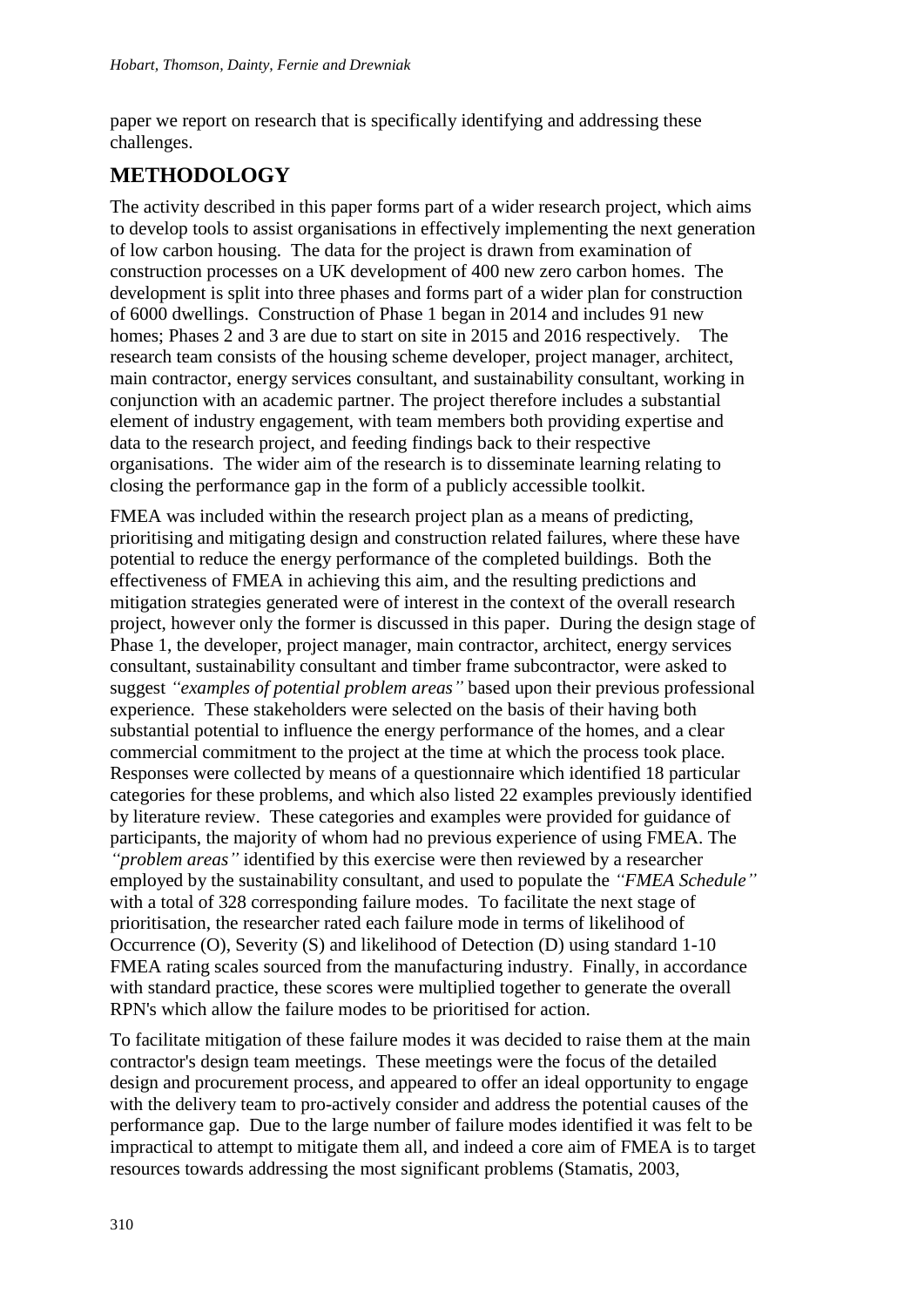McDermott 2009). The FMEA Schedule was therefore used as a tool to select appropriate items for discussion, and in addition to prioritisation by RPN, further functionality was provided by categorising failure modes according to *"work package"*, *"item/function/process"*, *"responsibility"* and *"time line/project stage"*. This provided potential to group items by a particular task, responsibility or programme stage, according to the agenda and available expertise at each meeting.

Whilst essential for prioritisation, the FMEA Schedule was felt to be inappropriate for presenting failure modes to design team meeting participants; both because participants were expected to be largely unfamiliar with the process and language of FMEA, and also because the sheer quantity of failure modes might be considered overwhelming. The failure modes raised at each meeting were therefore added to a second *"Tracking Schedule"*, which listed selected failure modes and recorded the resulting discussions, actions and ongoing monitoring requirements for each. Failure modes were ultimately presented at 8 design team meetings, however due to time restrictions just 36 failure modes were raised in total, with their selection being further constrained by the availability of specific expertise at particular meetings. Of the 36 items raised, just 13 were deemed to require action, and of these only 5 are recorded as having been substantially resolved as a result of this process.

To capture learning from the above exercise, a review of the FMEA was carried out part way through the Phase 1 construction process. To maximise objectivity whilst retaining access to the experiential learning this evaluation was carried out in discussion with the original researcher, but was designed and directed by a second researcher employed by the academic partner, and who had not been involved in the initial exercise. Evaluation consisted of qualitative discussion of the first researcher's experience of conducting the FMEA, combined with quantitative analysis of the output. Therefore, whilst the methodology described above includes an action research component, this paper presents its findings in the form of an external critical review.

### **RESULTS**

Evaluation of the Phase 1 exercise has produced a number of key observations. These are presented below, as they relate to each core element of FMEA.

#### **Identification of potential failure modes**

Review of the FMEA Schedule indicates that significant expertise and experience was mobilised, with a minimum of 18 failure modes contributed by each respondent. Identified failure modes included a wide range of technical, organisational and behaviour related issues, ranging from highly specific failures such as *"Inlet and exhaust operate at different flow rates, resulting in the advertised efficiency of MVHR unit not being achieved in reality"*, to general systemic shortfalls such as *"Thermal bridging through linear junctions"*. 43% of all failure modes were contributed by the timber frame sub-contractor, both providing support for more extensive involvement of sub-contractors, and also highlighting the potential for bias to be created within the schedule; particularly when it is considered that, in contrast, no responses were in this case provided by either the main contractor or the architect. Correct selection and full participation is therefore identified as essential, perhaps in turn suggesting a need for clearer incentivisation to be provided to encourage participation by key stakeholders. A further significant shortfall was identified in the method of elicitation of failure modes, with participants being asked to identify *"problem areas"*, but without the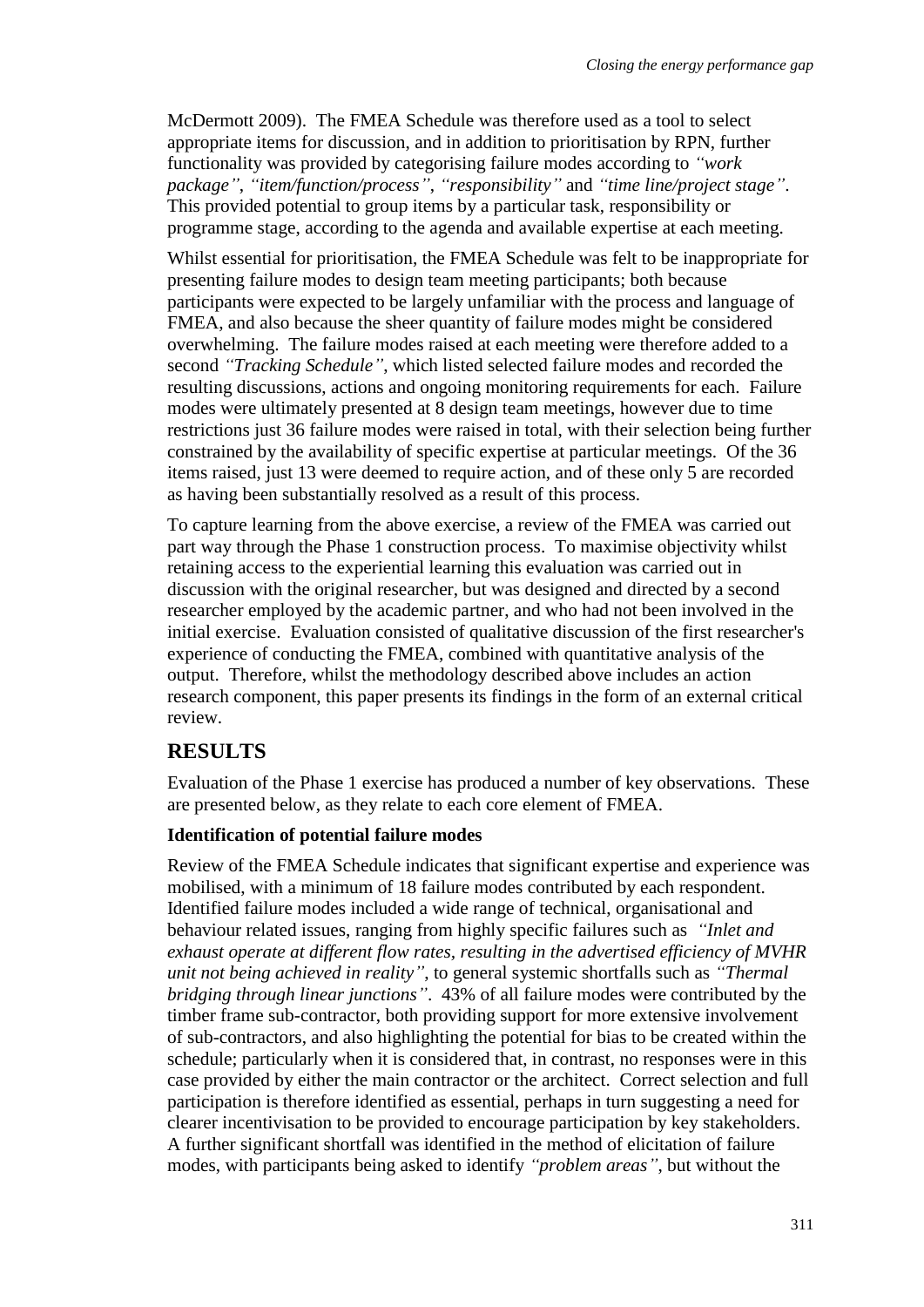nature of the problem being fully defined. In this regard it is noted that whilst functional analysis may serve to focus attention on critical areas (Stamatis 2003), this was not applied in this instance. As a result, the questionnaire headings provided as a guide for participants are not closely aligned with the performance gap in all cases, and whilst some such as *"thermal performance of building fabric"* might be expected to channel responses towards relevant function areas, others such as *"design management"* may have been too general to be helpful in this respect.

#### **Prioritisation of failure modes**

It is noted that the usual consensus based scoring of failure modes (Stamatis 2003, McDermott 2009) was not employed in the FMEA. Ranking failure modes based upon the opinion of a single individual as took place in this case is considered significantly inferior, as it failed to make full use of the range of expertise available. Additionally, no attempt was made to anchor or calibrate his responses beyond the generic, manufacturing focussed linguistic descriptions provided in the rating scales, and this individual reported a number of fundamental difficulties in respect to the ranking procedure. In particular he felt there was a lack of clarity regarding the metric for assessing *"severity"* with, for example, some failure modes relating purely to energy use, whilst others related fully or partly to occupant health and comfort. This resulted in one particular failure mode being ranked 4th out of 328, despite having no clear potential to influence energy use. The linguistic descriptions provided with the rating scale were of little assistance in this regard, being generated for the automotive industry and therefore expressed in terms of safety, statutory compliance and customer satisfaction. There was also confusion over whether the stated numerical probabilities for *"occurrence"* related to the chance of a failure mode occurring on an individual property, on the current Phase of 91 dwellings, or on the whole development of 400 homes. The probabilities used in the scales were in any case rather low overall, with a rating of 5 for example equating to a 1 in 500 chance of occurrence. Finally a lack of clarity was reported as to whether the probability of *"detection"* related to detection of failure modes prior to the start of construction, prior to occupation, or over the life of the building. This is highly significant, as whilst failures routinely detected and remedied prior to occupation may be undesirable, they would not contribute to the performance gap. Overall, the original researcher reported finding a 1-10 scale unwieldy, and suggested that they would have been more confident using a 5 or 6 point scale. In terms of the results produced, the RPN values produced a relatively weak level of prioritisation across failure modes, with for example, the top rated 20% of failure modes accounting for less than 30% of the total cumulative RPN score. This is perhaps to be expected however, given that the performance gap is widely understood to be comprised of multiple factors.

#### **Mitigation of failure modes**

As previously noted, only 36 failure modes (11%) were ultimately presented for mitigation at detailed design stage. Of these only 13 were considered worthy of action by attendees, suggesting a significant disconnect between the team assembled to identify failure modes, and those subsequently tasked with mitigating them. In practical terms it is noted that referencing of failure modes within the *"Tracking Schedule"* was not consistent with the main *"FMEA schedule"*, and that some failure modes were additionally altered when transferred from one to the other.. The result of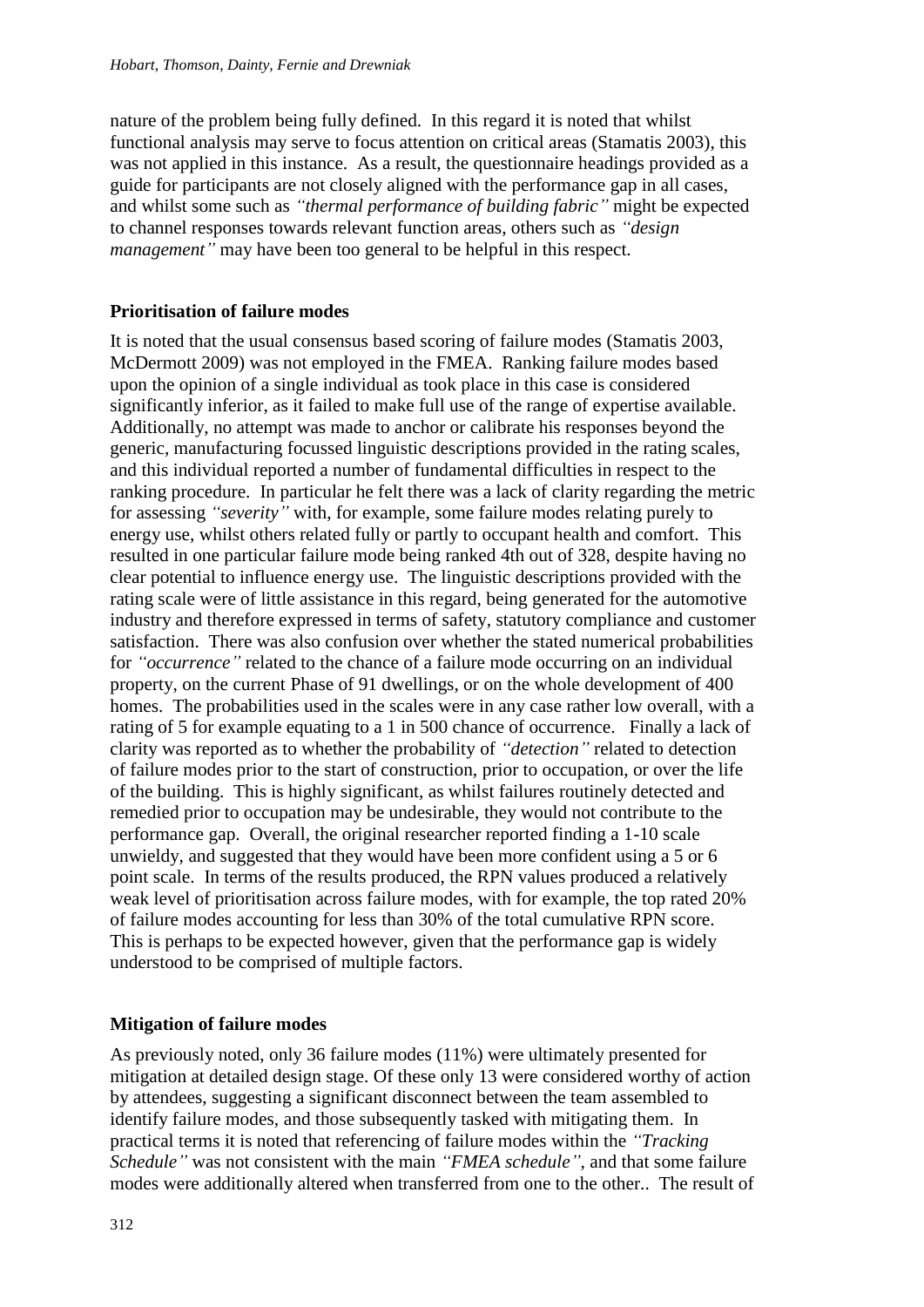this is that although it is possible to see which failure modes have been raised and actioned, it is less clear which have not. Effective filtering of failure modes within the *"FMEA Schedule"* was also found to be problematic, as failure modes were often defined as applying across multiple stages and work packages, and having multiple owners. The result of this was that an unmanageable number of combinations were typically generated; for example whilst only seven individual responsible parties were identified, these were presented in 59 different combinations. It is expected that this issue could be resolved simply by ensuring a primary result is identified in each case.

## **DISCUSSION**

As described above, previous research highlights some significant barriers to addressing the performance gap in mainstream housing. Firstly the performance shortfall appears to be composed of multiple components, which vary between projects depending upon numerous factors including the form of construction, management regime, heating and ventilation strategy and tenure. Secondly, contractual responsibility for resolving the multiple factors referred to above may be distributed across a number of parties. Thirdly, the test methods available to test asbuilt performance are underdeveloped, with only air permeability testing currently forming a statutory requirement.

It is proposed that an organisational approach based upon FMEA could address the first difficulty directly, allowing relevant factors to be predicted in a structured manner, on a project by project basis. Such an approach also has potential to mitigate the second problem by allowing issues ranging across different build stages and work areas to be managed using a single, relatively simple process. Finally, FMEA is able to operate in the absence of extensive test data , by instead making use of the qualitative expertise and experience of individuals within the project team (Stamatis 2003, McDermott *et al* 2009). However, despite this apparently excellent fit, it has been suggested that FMEA may require substantial adaptation for use in a construction context (Mecca and Massera 1999). In particular there is a need to adjust the scope of the analysis and the metrics by which failure is defined. Where this scope extends to site work there is additionally a need to make allowance for significantly reduced levels of production process and performance related information.

Experience of applying FMEA on the project has underlined the potential usefulness of the method, whilst also suggesting that considerable adaptation and learning may be needed to achieve impact in terms of identifying and mitigating elements of the performance gap. In terms of generating potential failure modes the exercise was successful, producing over 300 issues for consideration. The absence of key stakeholders in this process is however something which should be addressed, and consideration should be given to incentivisation to achieve full team, and ideally group-based, participation. Sub-contractor input was also limited to a single organisation, and a practical means of integrating further trades would also appear to be highly desirable, albeit that this may need to take place later in the procurement process. In terms of organising the identified failure modes a rigorous approach has been identified as being beneficial. Stamatis (2003) suggests that function analysis can be useful in generating high level categories from which to generate failure modes. Categorisation by work package, work stage and responsibility have also been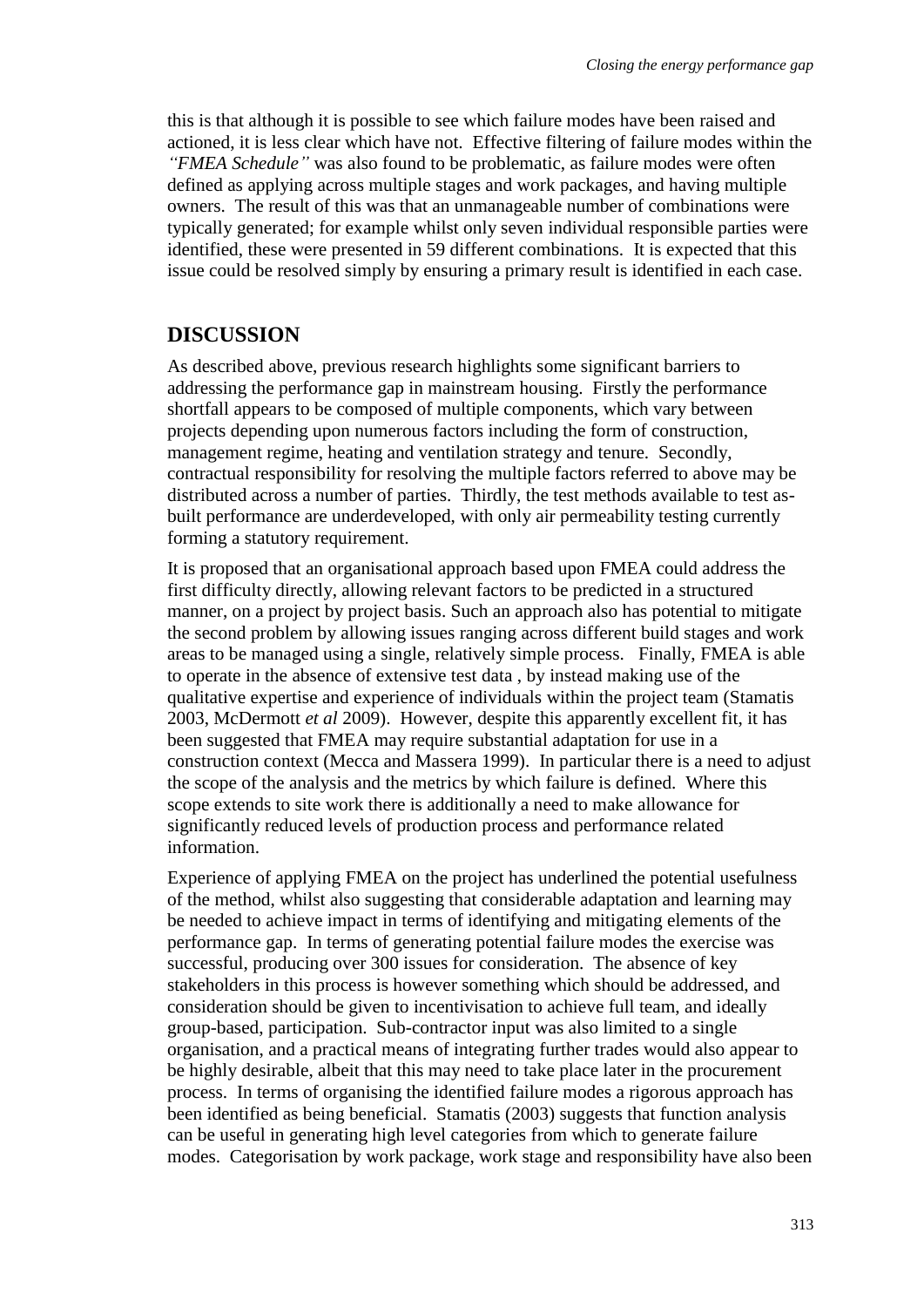identified as needing refinement, particularly by listing a single primary result for each in lieu of multiple categories.

Prioritisation of failure modes through the use of rating scales to generate RPNs was more problematic. There appears to have been a fundamental lack of definition of the metric by which the failure modes were to be assessed, the scale of the system being assessed, and the timescales within which fault detection was required. It is considered that these issues could be addressed by providing bespoke rating scales, with descriptions relevant to construction, and to the performance gap in particular. These could additionally be tailored to reflect the expected nature of the failure modes based upon available research; that is failures which are common, non-catastrophic, and not routinely detected. Improved categorisation by function area might additionally be beneficial in this context, by allowing particular areas of concern to be separated into more manageably sized sections. Lastly, it is noted that scoring of scales based on group consensus is recommended (Stamatis 2003), and this should be considered to reduce any bias inherent in a single individual scoring all failure modes, and to increase ownership of RPN values; consideration might also be given to anchoring of rating scales by, for example, agreeing scoring for cases representing high and low values and of which all parties involved have a good understanding.

The final stage of the FMEA - mitigating failure modes - proved to be the most problematic of all. Overall, mitigation was only positively recorded for 5 failure modes, representing just 1.5% of the number initially identified. This success rate does not suggest a good return on the considerable time resource involved in the exercise, particularly when addressing an issue expected to be comprised of numerous factors. Early participation by key stakeholders has been identified as a factor which might go on to improve the understanding and engagement of individuals at mitigation stage. A more time efficient means of presenting failure modes might also be considered, and more effective categorisation of failure modes may assist in this regard by perhaps allowing *"families"* of failure modes to be identified, prioritised and mitigated in relation to particular responsibilities or work packages. Finally, as recommended by Stamatis (2003), monitoring of mitigation of failure modes might be usefully added to the main *"FMEA Schedule"*, to make it clear which failure modes have been addressed and in what way.

Opportunity exists within the research project for iterative development of the FMEA methodology. It is therefore proposed to carry out a design stage FMEA relating to Phase 2 of the site, which consists of a further 69 dwellings. It is intended that this analysis will be adapted wherever possible to incorporate the potential improvements identified above. Following this, a further evaluation will be undertaken to assess the success of these changes, identify further potential refinements, and incorporate these into the research project toolkit for public dissemination.

## **CONCLUSIONS**

Based upon an analysis of the problem, the structured, cross discipline, multi data source analysis facilitated by FMEA appears to have great potential to assist in understanding and addressing the performance gap in construction. Experience of carrying out an FMEA on this research project has however highlighted the considerable challenges associated with utilising the methodology in a new application, and in an environment in which stakeholders have little or no familiarity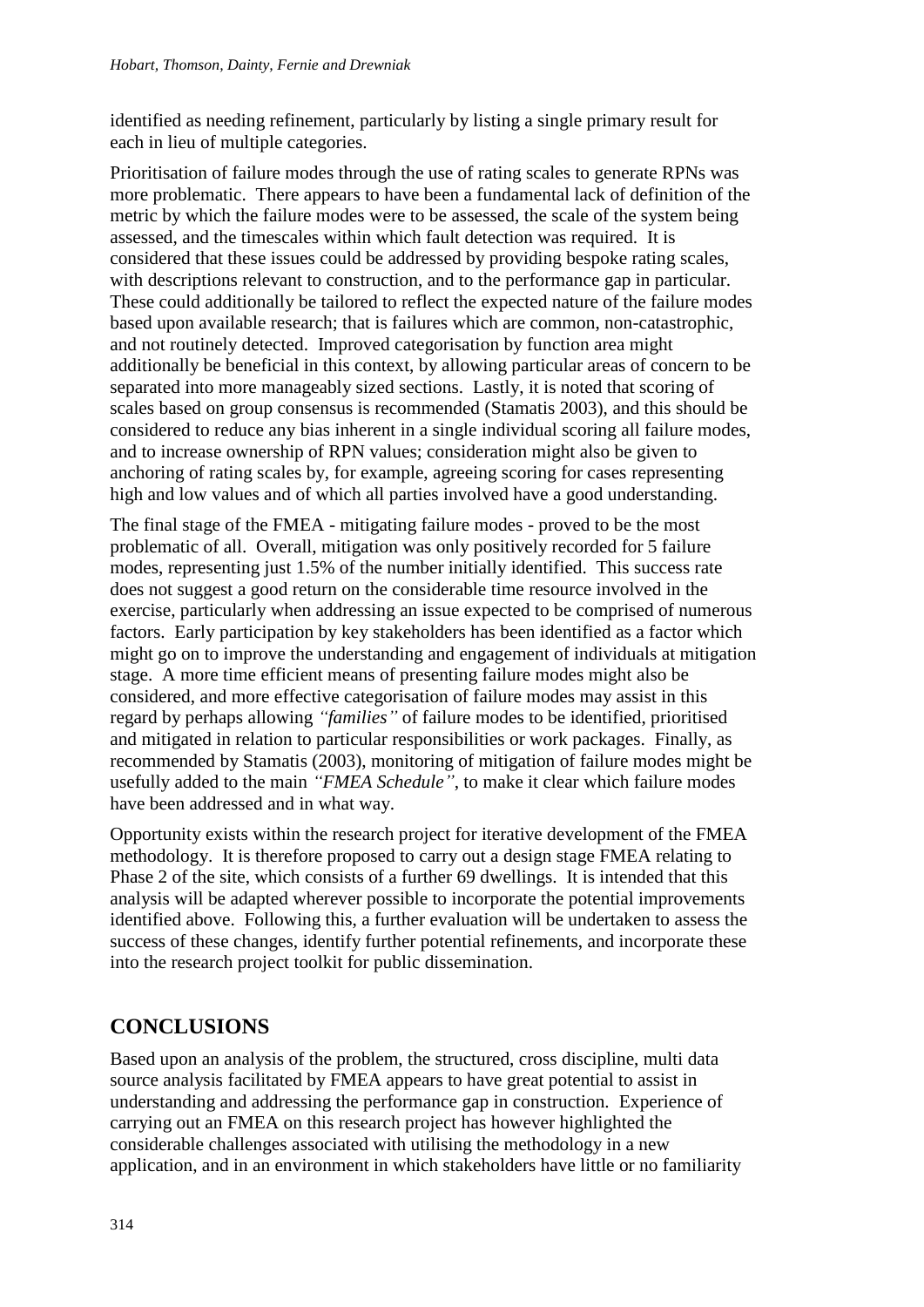with it. In particular the first iteration has identified the following as being potentially beneficial:

- Incentivisation to ensure whole team involvement.
- Group based elicitation and ranking of failure modes.
- Tailored rating scales for prioritisation of failure modes in the context of the performance gap
- The use of function analysis to generate a framework for identification of failure modes relevant to the performance gap
- A more time efficient means of presenting and mitigating failure modes at detailed design and procurement stage
- An FMEA Schedule format covering the full scope of the analysis.

By repeating the action research approach described in this paper iteratively across Phases 2 and 3 of the development, it is expected that significant progress can be made towards developing a commercially viable methodological framework for addressing the performance gap in new housing. Although challenging, the development of such a proactive technique applicable at project level is likely to have wide ranging value, both in terms of improving outcomes, and in reducing project risk.

## **ACKNOWLEDGEMENTS**

This research is partially funded by Innovate UK under their Rethinking the Build Process programme. We are grateful to them for their financial support, and to our industry partners A2Dominion, BioRegional, Willmott Dixon, PRP Architects and Silver DCC, each of whom is contributing significant resource and expertise to this project.

### **REFERENCES**

- Bahrami M, Bazzaz DH, Sajjadi SM (2013) Innovation and improvements in project implementation and management; using fmea technique. *"Procedia - Social and Behavioural Sciences"*, **41**(2012), 418-415.
- Bell M, Wingfield J, Miles-Shenton D, Seavers J (2010) *"Lessons from Elm Tree Mews"*. York: Joseph Rowntree Foundation.
- Talon A, Boissier D, Chevalier J, Hans J (2006) Temporal quantification method of degradation scenarios based on FMEA. In: A Talon, J. L. Chevalier, and J. Hans (eds) *"Failure modes effects and criticality analysis research for and application to the building domain"*. Rotterdam: International Council for Research and Innovation in Building and Construction (CIB).
- Liu HC, Liu L, Liu N (2012) Risk evaluation approaches in failure mode and effects analysis: A literature review. *"Expert systems with applications"* **40**.2 (2013), 828-838.
- Department of energy and climate change (2014) *"Energy consumption in the UK 2014"*. London: Department of Health.
- Department for Communities and Local Government (2013) *"Next steps to zero carbon homes - allowable solutions"*. London: Department for Communities and Local Government.
- Gaze, C. (2010) *"Lessons from AIMC4 for cost-effective, fabric-first, low-energy housing - Part 5 As-built performance and post occupancy evaluation."* Watford: BRE.